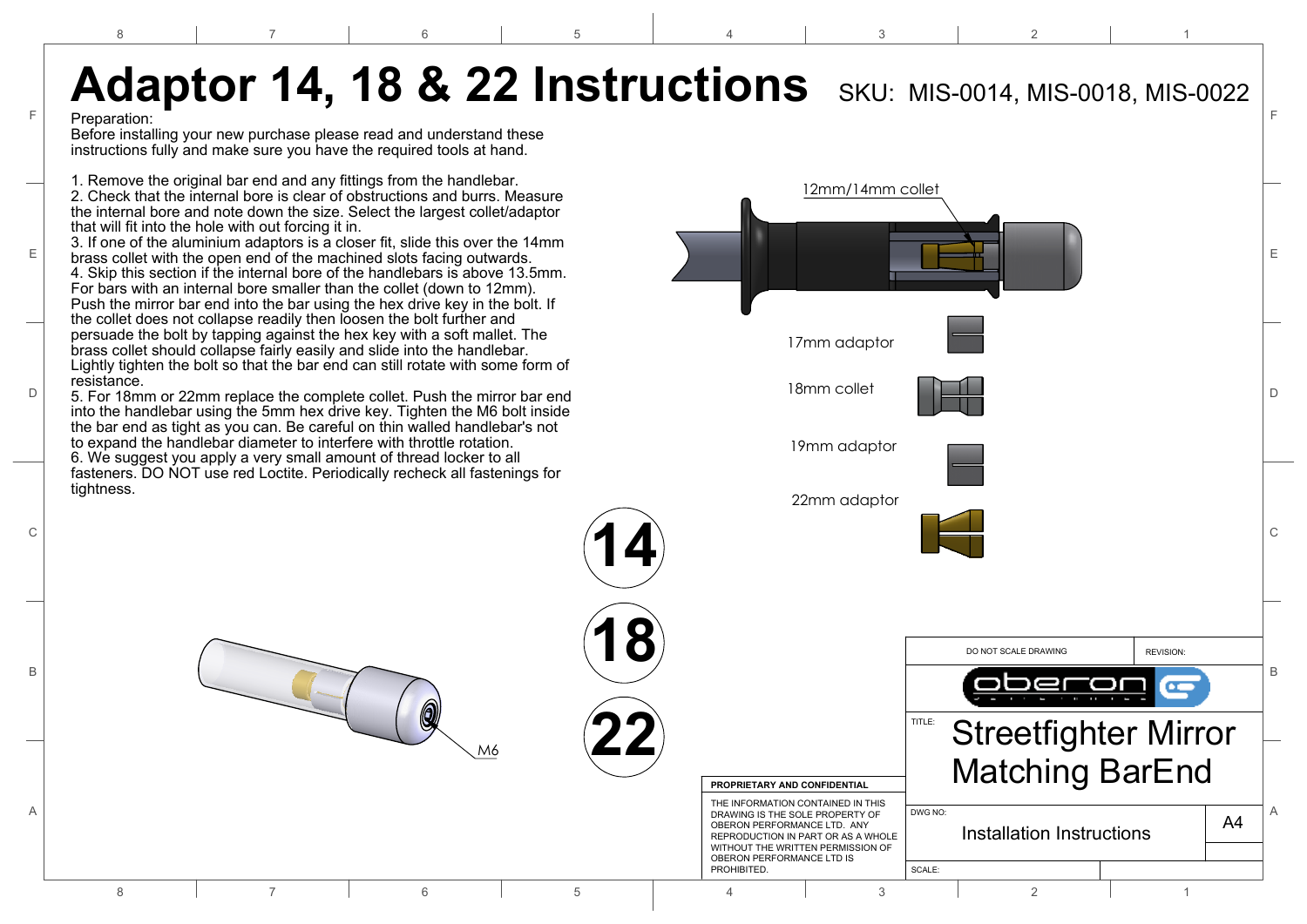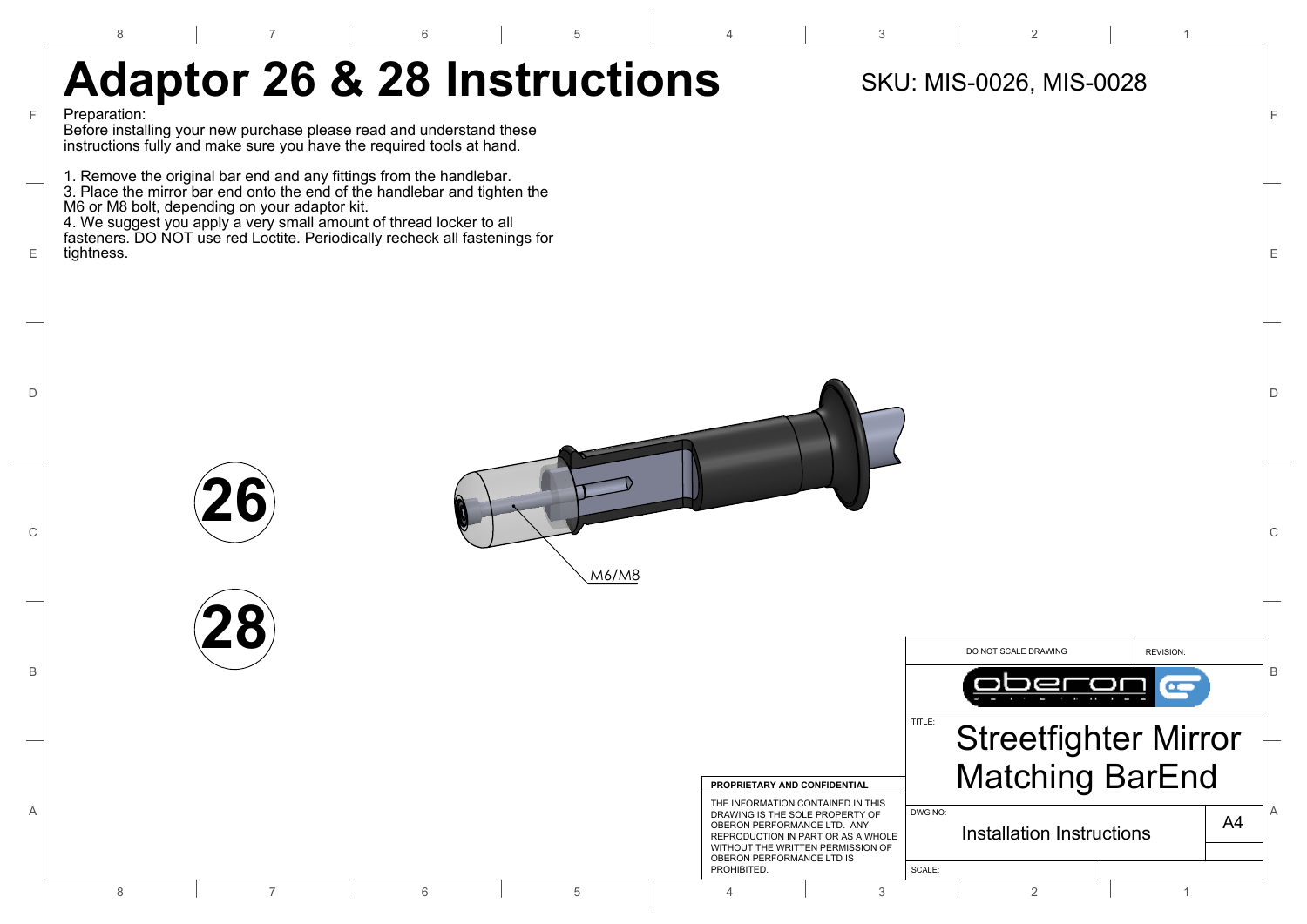5

4

2

1

## F F Adaptor 06 & 08 Instructions SKU: MIS-0006, MIS-0008

6

## Preparation:

8

Before installing your new purchase please read and understand these instructions fully and make sure you have the required tools at hand.

1. Remove the original bar end and any fittings from the handlebar.

3. Place the mirror bar end onto the end of the handlebar and tighten the M6 or M8 bolt, depending on your adaptor kit.

4. We suggest you apply a very small amount of thread locker to all fasteners.

 $\mathsf E~|$   $\quad$  DO NOT use red Loctite. Periodically recheck all fastenings for tightness.  $\vert$   $\in$ 



**08**

7

6



5

4

PROHIBITED.

OBERON PERFORMANCE LTD IS





2

1

SCALE: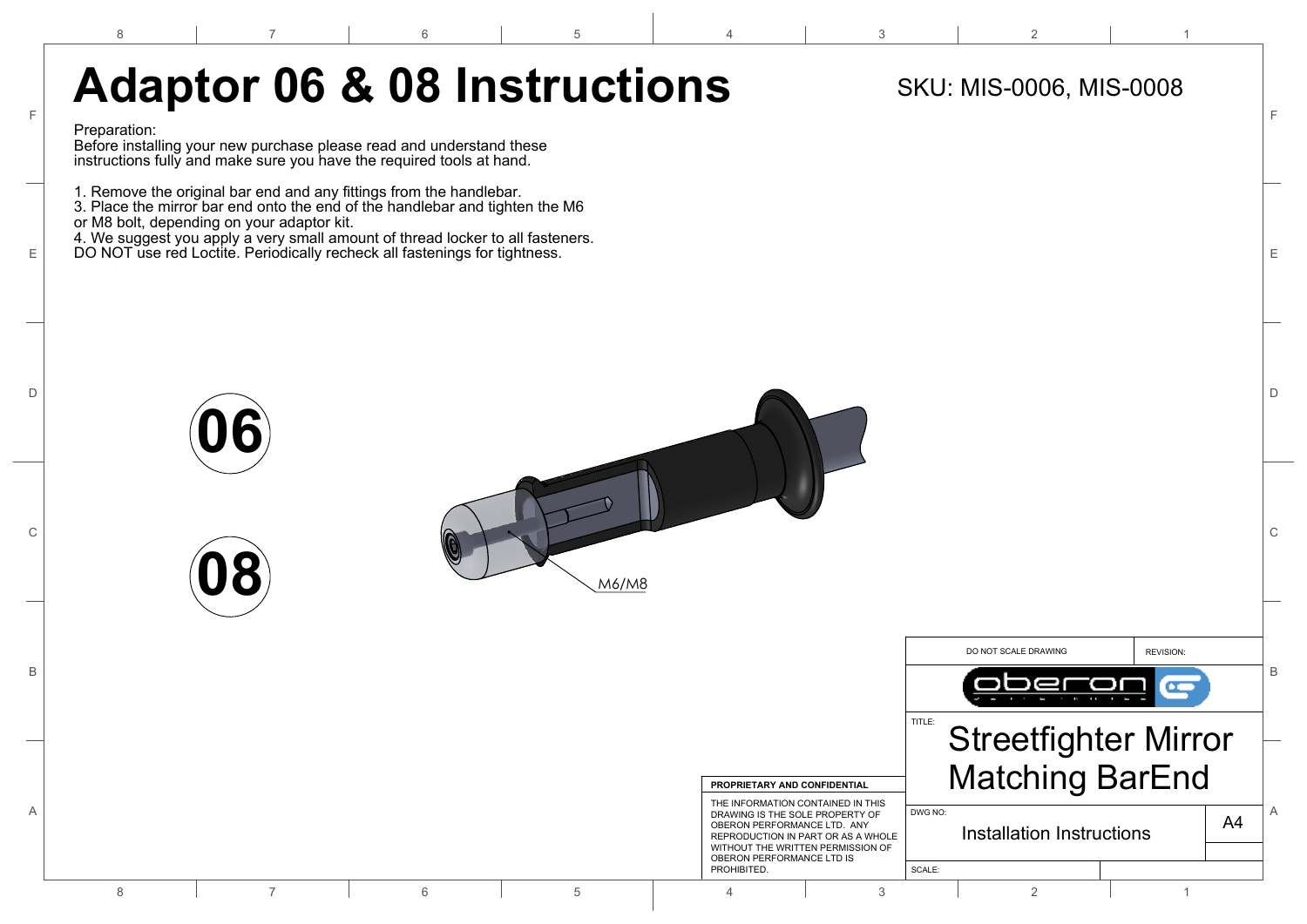